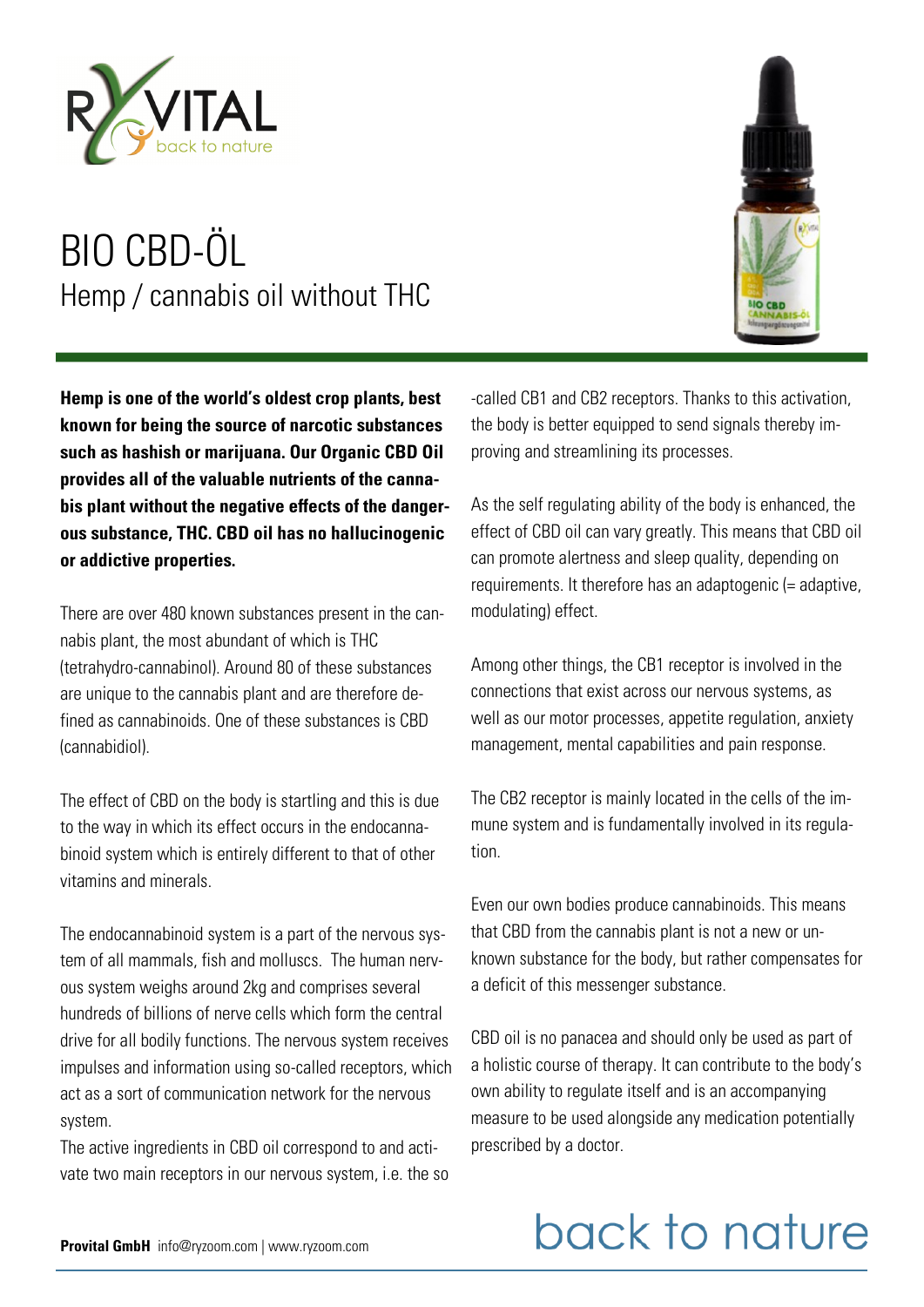

There are (to date) no scientific findings which demonstrate that CBD oil (or any other cannabis oil) is able to cure illnesses. However, the oil is capable of alleviating symptoms which are associated with illnesses or which occur as side effects of certain medications.

There are numerous studies on the effects of CBD oil. Many doctors are enthusiastic about the therapeutic effects of the oil, but a number of studies must still be carried out in order to confirm the effects of the oil using official, scientific findings. Many users of CBD oil are, however, already convinced of the medical effect of the product. The oil has already helped them ease a number of symptoms they have experienced.

CBD oil has a muscle-relaxant, anti-inflammatory and neuroprotective effect. The substance can be used to treat a variety of symptoms, including: Alleviation of chronic pain, stress reduction, improvement of neurological functions, easing of symptoms which occur due to fibromyalgia, rheumatic symptoms, depression, epilepsy, Parkinson's, cancer and migraines.

To date there are no known side effects associated with CDB oil.

#### **Manufacture**

Our hemp plants are grown with care and harvested and processed by hand. During the careful process of CO2 extraction, the nutrients are drawn out and then combined



with hemp seed oil. The CBD/CBDA it contains is entirely natural and not enhanced through external additives (isolate). The result is an oil which contains all of the constituents of the hemp plant (raw extract).

The CBD oil is sourced, as previously mentioned, from the hemp plant by way of CO2 extraction. This process is used to obtain not only CBD, but its predecessor CDBA. Our CDB oil has an optimal balance of CBD (cannabidiol) and CBDA (cannabidiolic acid). This ensures improved bioavailability of the active ingredients.

The proportion of THC in the final product is always below the legal limit of 0.2 %.

Cannabidiolic acid (in short CBDA) is the main cannabinoid in industrial hemp. Under the influence of temperature and light, CBDA is transformed into cannabidiol (CBD). This transformation is by no means complete in the final extracts, dependent on the conditions, relatively high concentration of CBDA are found in the final product along with CBD. The CBDA content of the product is higher if the plant is harvested early and if all the manufacturing processes are carried out with minimal exposure to the influence of light and temperature.

CBDA does have similar properties to CBD but different effects. As opposed to CBD, CBDA inhibits cyclooxygenase-2 (COX-2), i.e. an enzyme responsible for the formation of pro-inflammatory metabolites such as prosta-

## back to nature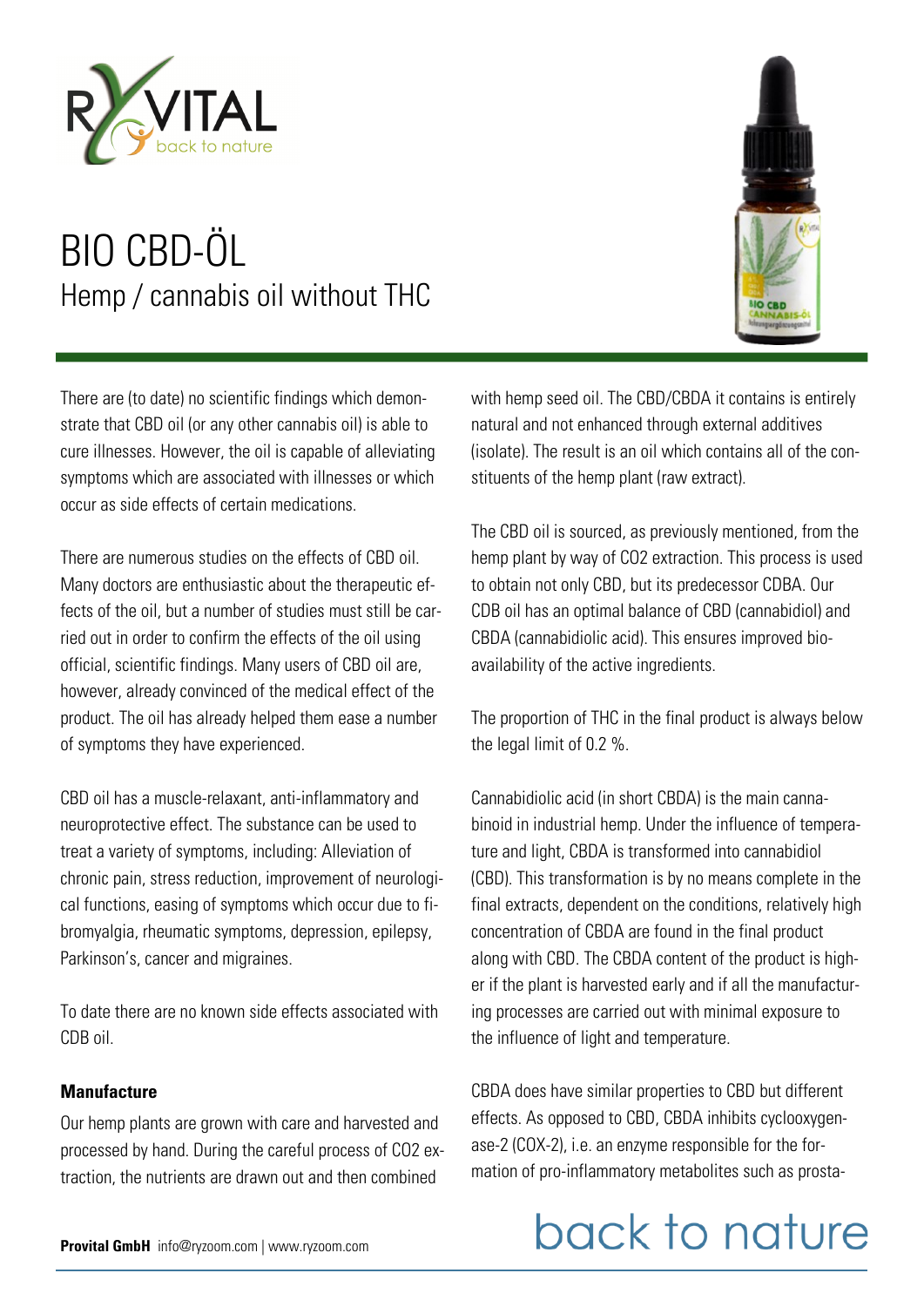

glandins. Also involved in an interaction with the serotonin receptor 5-HT1Ä, CBDA is at least 10 x more effective in treating nausea, vomiting and anxious episodes. It is ultimately believed that CBDA is the actual antimicrobial agent in cannabinoid combinations. CBDA is also effective against tumour cells, even though it has proven less effective than CBD in vitro.

Most notably, CBDA increases the bio-availability of CBD around twofold. In other words, an extract containing a 1:1 ratio of CBDA to CBD not only has the total effect of a "pure" CBD extract but also the additional benefits of CBDA. Animal testing suggests that CBDA has greater bio -availability, however there is a lack of data for human subjects.

Out CBD oil contains all valuable constituents with health benefits, such as terpenes and flavonoids. CBD is more effective in synergy with the other constituents than in the form of a pure substance.

#### **Recommended intake (dosage)**

2 x 5 droplets daily, max. 30 droplets per day

Administer the oil orally by placing a drop of cannabis oil under the tongue. Cannabis oil has a strongly bitter taste. When you can no longer cope with the taste, rinse away the cannabis oil with water or another non-alcoholic drink. If you wish to enjoy the maximum benefit of the oil, avoid consuming all fluids for a period of 15 minutes fol-



lowing consumption.

Note: Should you wish to benefit from the relaxing effect of CBD oil to improve the quality of your sleep, drops are recommended a few hours before your bedtime.

#### **Instructions**

The product must not be used during pregnancy or periods of breastfeeding. Store out of the reach of children. Please note that interactions may occur between CBD oil and certain psychotherapeutic drugs! Please consult your doctor or pharmacist for detailed information on the product.

Nutrition supplements should not be used as a replacement for a balanced and varied diet in addition to a healthy lifestyle.

Information for diabetics: Suitable for diabetics. The product contains 0 carbohydrates.

#### **Product information**

10ml bottle (6% concentration CBD/CBDA) Ingredients: Hemp seed oil (65 %), hemp extract (35 %) Contains the entire spectrum of substances drawn from the hemp plant. Content per 10ml: 6 % CBD/CBDA: 576mg THC  $< 0.2$  %

# back to nature

**Provital GmbH** info@ryzoom.com | www.ryzoom.com